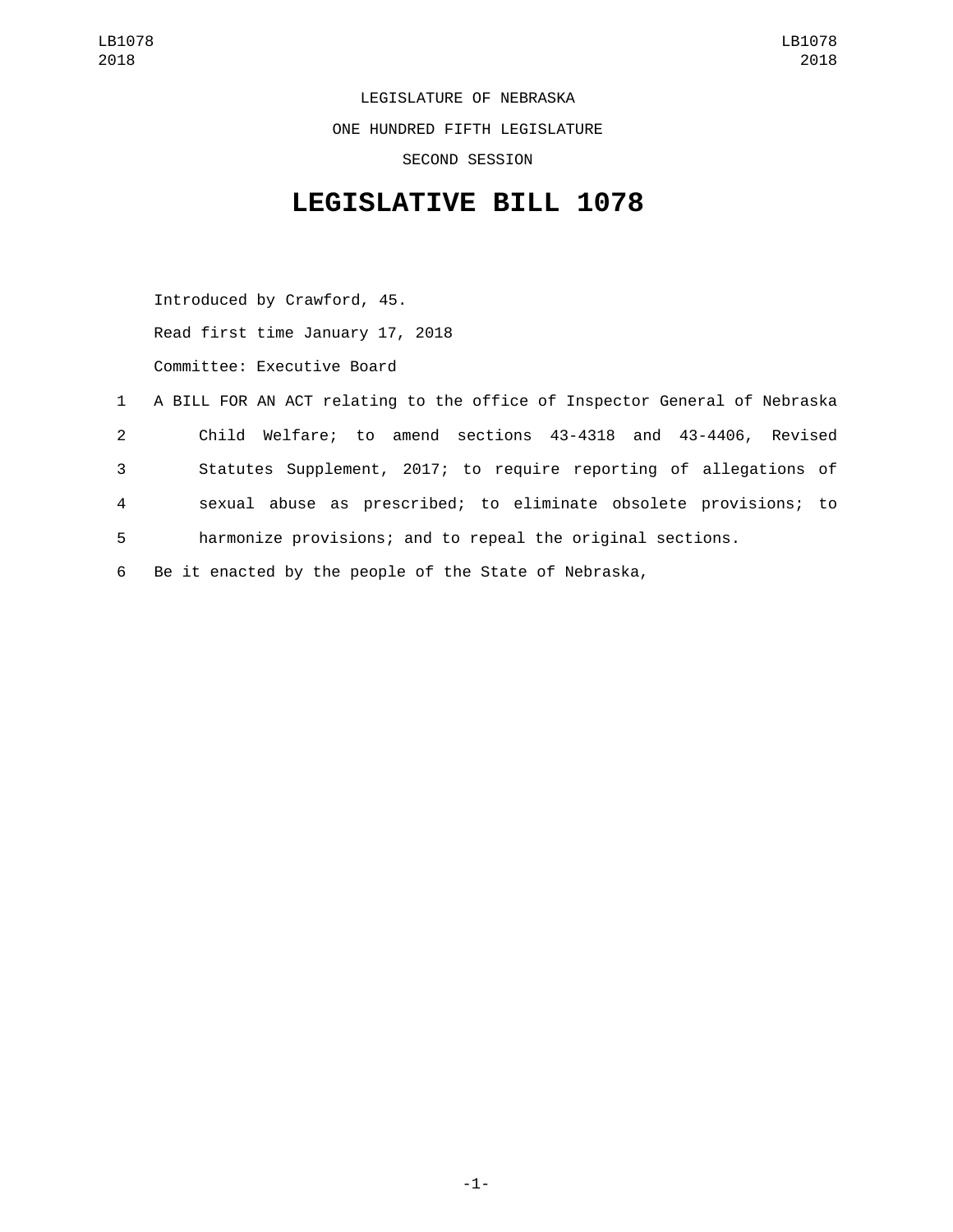Section 1. Section 43-4318, Revised Statutes Supplement, 2017, is 2 amended to read:

43-4318 (1) The office shall investigate:3

 (a) Allegations or incidents of possible misconduct, misfeasance, malfeasance, or violations of statutes or of rules or regulations of:

 (i) The department by an employee of or person under contract with the department, a private agency, a licensed child care facility, a foster parent, or any other provider of child welfare services or which may provide a basis for discipline pursuant to the Uniform Credentialing 10 Act;

11 (ii) Subject to subsection  $(3)$   $(2)$  of this section, the juvenile services division by an employee of or person under contract with the juvenile services division, a private agency, a licensed facility, a foster parent, or any other provider of juvenile justice services;

 (iii) The commission by an employee of or person under contract with the commission related to programs and services supported by the Nebraska County Juvenile Services Plan Act, the Community-based Juvenile Services Aid Program, juvenile pretrial diversion programs, or inspections of 19 juvenile facilities; and

 (iv) A juvenile detention facility and staff secure juvenile facility by an employee of or person under contract with such facilities; (b) Death or serious injury in foster homes, private agencies, child care facilities, juvenile detention facilities, staff secure juvenile facilities, and other programs and facilities licensed by or under contract with the department or the juvenile services division when the office, upon review, determines the death or serious injury did not occur 27 by chance; and

 (c) Death or serious injury in any case in which services are provided by the department or the juvenile services division to a child or his or her parents or any case involving an investigation under the Child Protection and Family Safety Act, which case has been open for one

-2-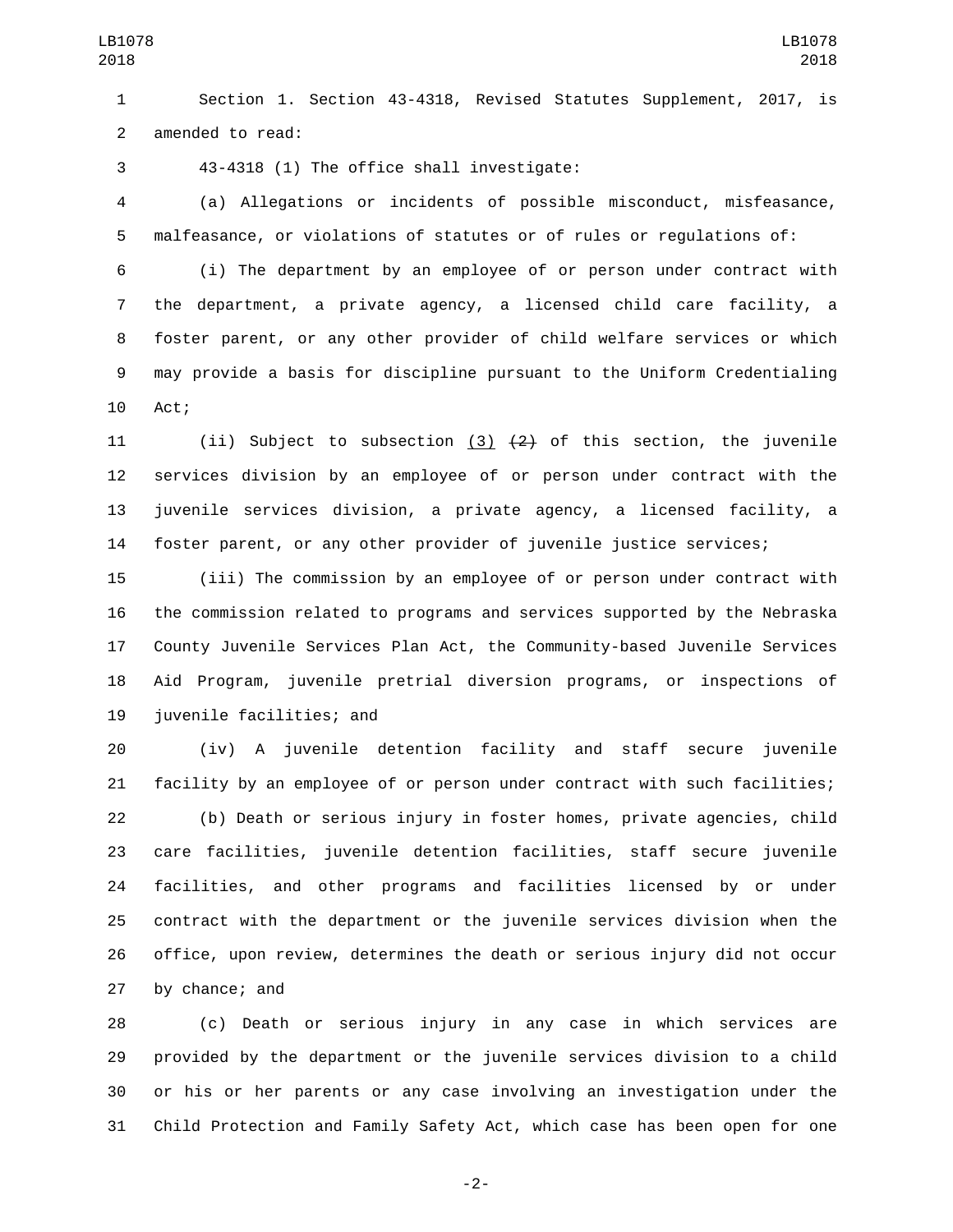year or less and upon review determines the death or serious injury did 2 not occur by chance.

 (2) The department, the juvenile services division, each juvenile detention facility, and each staff secure juvenile facility shall report to the office (a) all cases of death or serious injury of a child in a foster home, private agency, child care facility or program, or other program or facility licensed by the department or inspected through the commission to the Inspector General as soon as reasonably possible after the department or the Office of Probation Administration learns of such death or serious injury and (b) all allegations of sexual abuse of a state ward, juvenile on probation, juvenile in a detention facility, and juvenile in a residential child-caring agency. For purposes of this subsection, serious injury means an injury or illness caused by suspected abuse, neglect, or maltreatment which leaves a child in critical or 15 serious condition.

16 (3)  $\{2\}$  With respect to any investigation conducted by the Inspector General pursuant to subdivision (1)(a) of this section that involves possible misconduct by an employee of the juvenile services division, the Inspector General shall immediately notify the probation administrator and provide the information pertaining to potential personnel matters to 21 the Office of Probation Administration.

22 (4) (3) Any investigation conducted by the Inspector General shall be independent of and separate from an investigation pursuant to the Child Protection and Family Safety Act. The Inspector General and his or her staff are subject to the reporting requirements of the Child 26 Protection and Family Safety Act.

 (5) (4) Notwithstanding the fact that a criminal investigation, a criminal prosecution, or both are in progress, all law enforcement agencies and prosecuting attorneys shall cooperate with any investigation conducted by the Inspector General and shall, immediately upon request by the Inspector General, provide the Inspector General with copies of all

-3-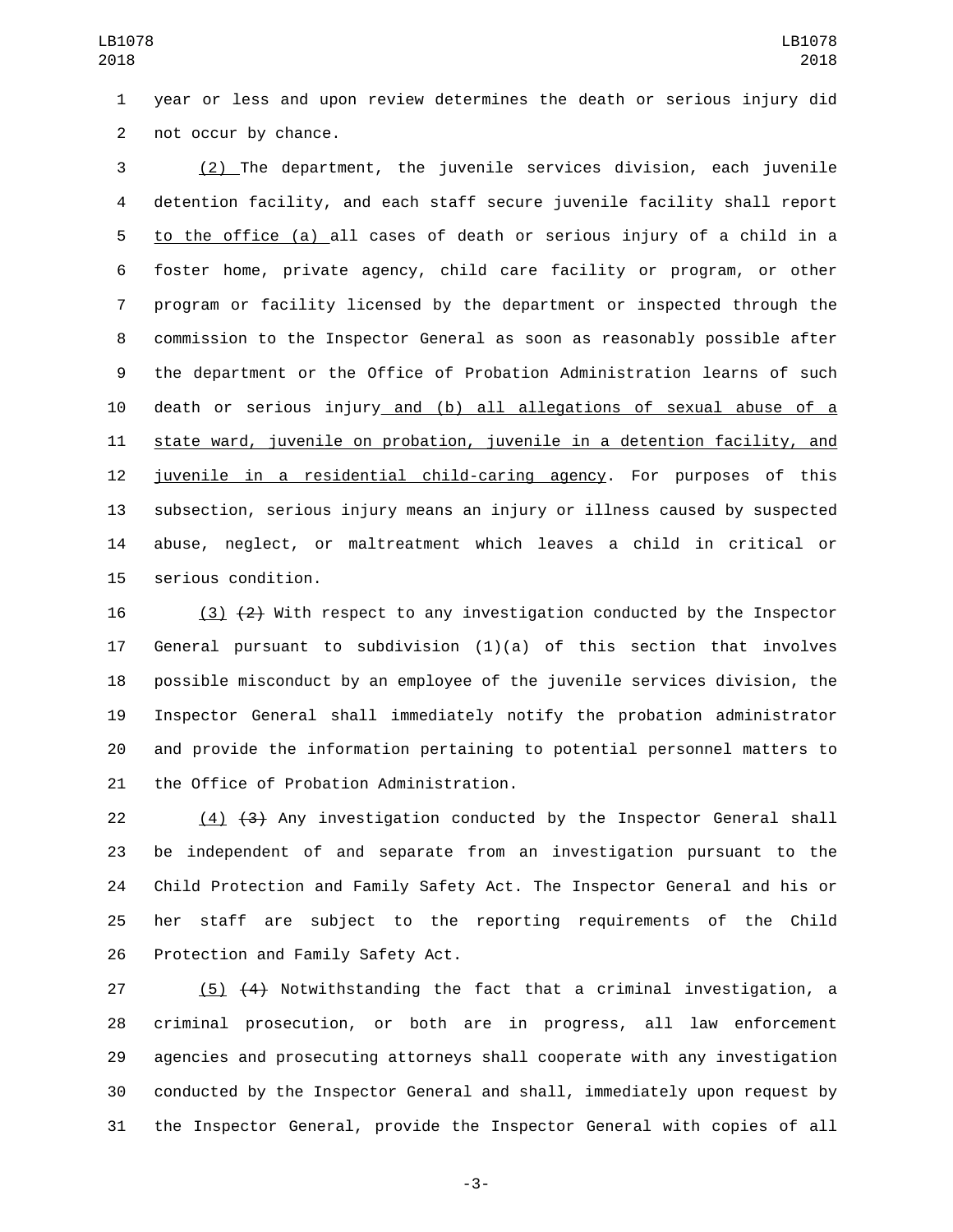law enforcement reports which are relevant to the Inspector General's investigation. All law enforcement reports which have been provided to the Inspector General pursuant to this section are not public records for purposes of sections 84-712 to 84-712.09 and shall not be subject to discovery by any other person or entity. Except to the extent that disclosure of information is otherwise provided for in the Office of Inspector General of Nebraska Child Welfare Act, the Inspector General shall maintain the confidentiality of all law enforcement reports received pursuant to its request under this section. Law enforcement agencies and prosecuting attorneys shall, when requested by the Inspector General, collaborate with the Inspector General regarding all other information relevant to the Inspector General's investigation. If the Inspector General in conjunction with the Public Counsel determines it appropriate, the Inspector General may, when requested to do so by a law enforcement agency or prosecuting attorney, suspend an investigation by the office until a criminal investigation or prosecution is completed or has proceeded to a point that, in the judgment of the Inspector General, reinstatement of the Inspector General's investigation will not impede or infringe upon the criminal investigation or prosecution. Under no circumstance shall the Inspector General interview any minor who has already been interviewed by a law enforcement agency, personnel of the Division of Children and Family Services of the department, or staff of a child advocacy center in connection with a relevant ongoing investigation 24 of a law enforcement agency.

 Sec. 2. Section 43-4406, Revised Statutes Supplement, 2017, is 26 amended to read:

 43-4406 On or before September 15, 2012, and each September 15 28 thereafter, the department shall report electronically to the Health and Human Services Committee of the Legislature the following information regarding child welfare services, with respect to children served by any lead agency or the pilot project and children served by the department:

-4-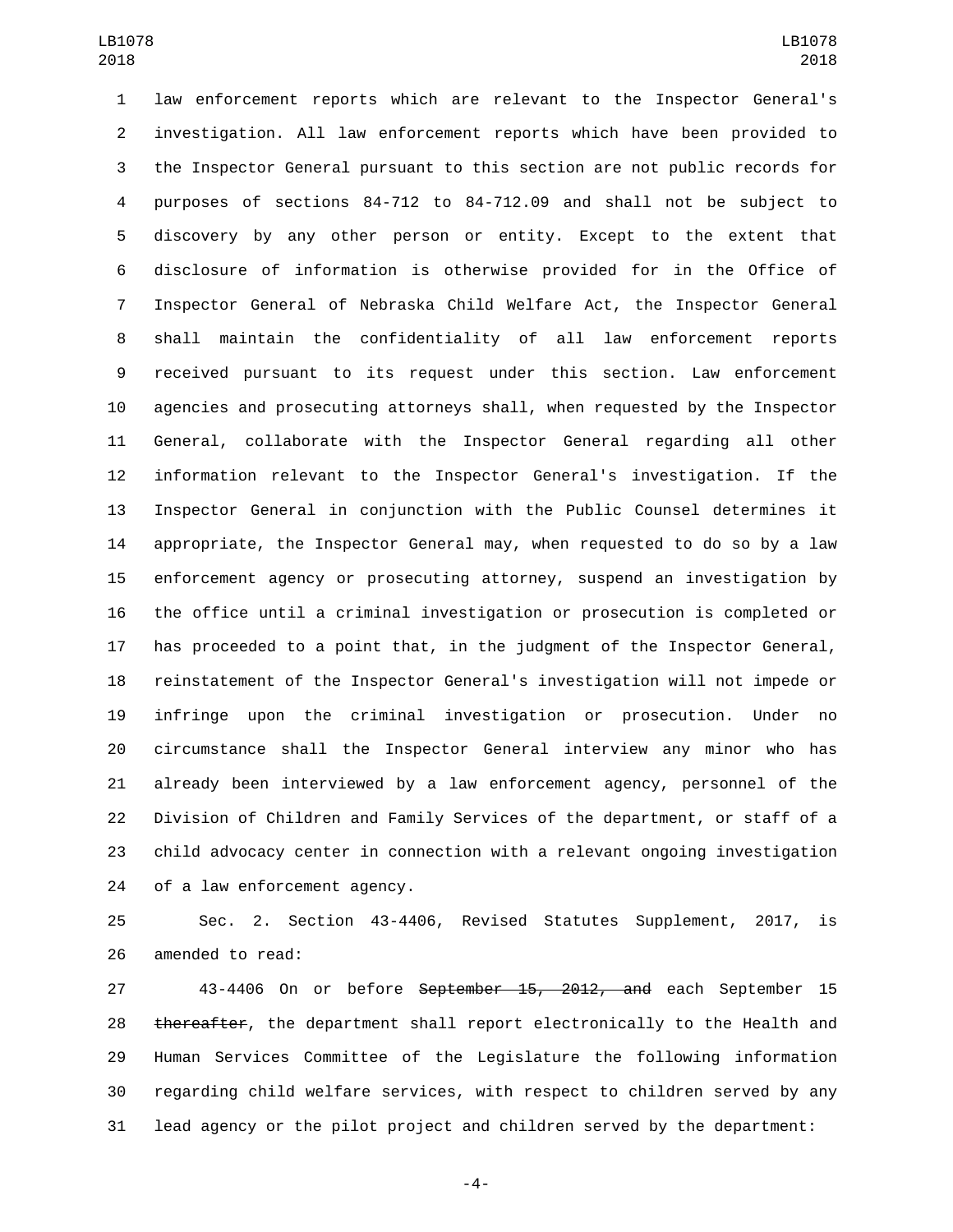(1) The percentage of children served and the allocation of the child welfare budget, categorized by service area and by lead agency or 3 the pilot project, including:

 (a) The percentage of children served, by service area and the 5 corresponding budget allocation; and

 (b) The percentage of children served who are wards of the state and 7 the corresponding budget allocation;

 (2) The number of siblings in out-of-home care placed with siblings as of the June 30th immediately preceding the date of the report, categorized by service area and by lead agency or the pilot project;

 (3) The number of waivers granted under subsection (2) of section 12 71-1904;

 (4) An update of the information in the report of the Children's Behavioral Health Task Force pursuant to sections 43-4001 to 43-4003, 15 including:

 (a) The number of children receiving mental health and substance abuse services annually by the Division of Behavioral Health of the 18 department;

 (b) The number of children receiving behavioral health services 20 annually at the Hastings Regional Center;

 (c) The number of state wards receiving behavioral health services as of September 1 immediately preceding the date of the report;

 (d) Funding sources for children's behavioral health services for the fiscal year ending on the immediately preceding June 30;

 (e) Expenditures in the immediately preceding fiscal year by the division, categorized by category of behavioral health service and by 27 behavioral health region; and

 (f) Expenditures in the immediately preceding fiscal year from the medical assistance program and CHIP as defined in section 68-969 for mental health and substance abuse services, for all children and for 31 wards of the state;

-5-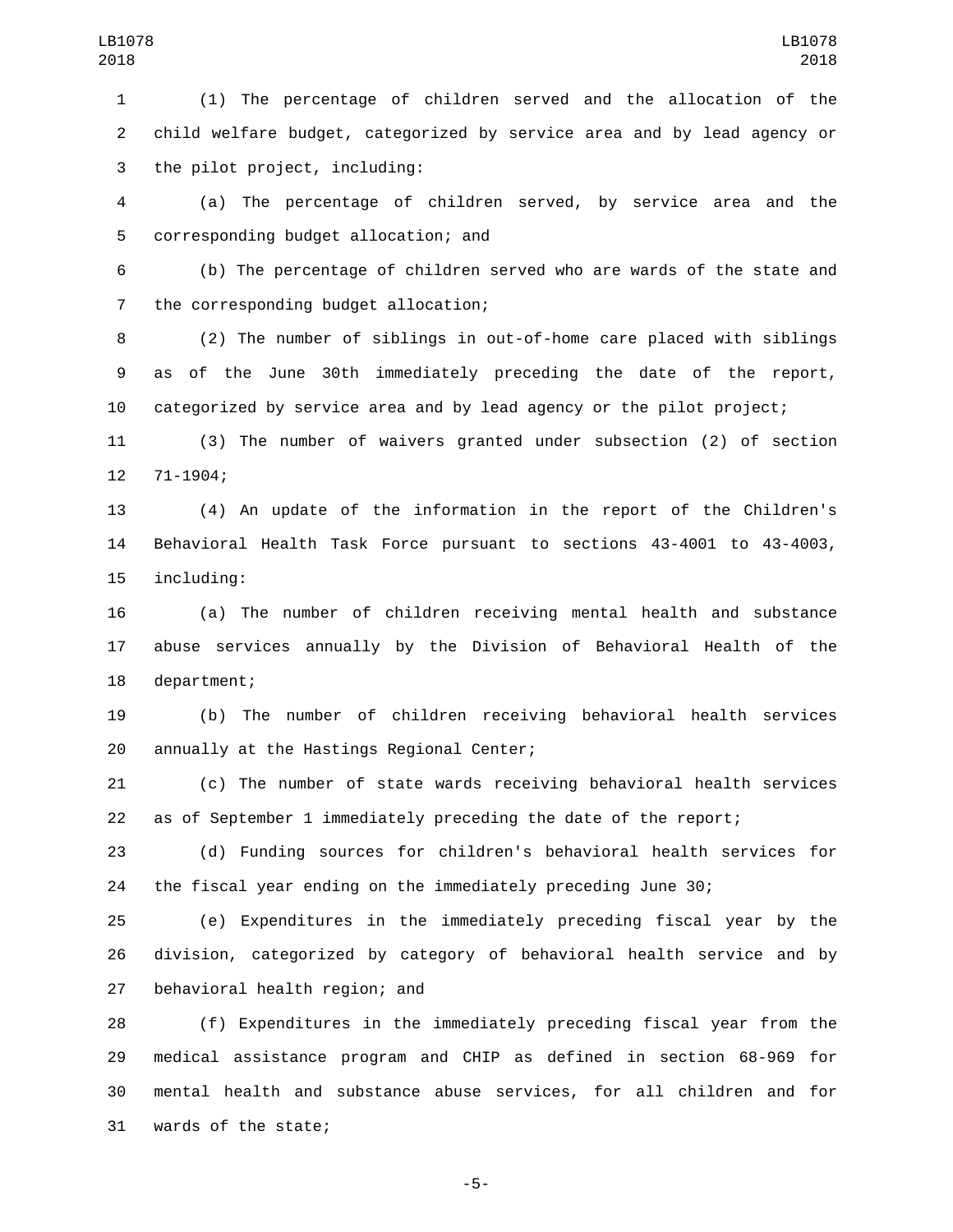(5) The following information as obtained for each service area and 2 lead agency or the pilot project:

 (a) Case manager education, including college degree, major, and 4 level of education beyond a baccalaureate degree;

5 (b) Average caseload per case manager;

 (c) Average number of case managers per child during the preceding 7 twelve months;

 (d) Average number of case managers per child for children who have been in the child welfare system for three months, for six months, for twelve months, and for eighteen months and the consecutive yearly average for children until the age of majority or permanency is attained;

12 (e) Monthly case manager turnover;

 (f) Monthly face-to-face contacts between each case manager and the 14 children on his or her caseload;

 (g) Monthly face-to-face contacts between each case manager and the parent or parents of the children on his or her caseload;

 (h) Case documentation of monthly consecutive team meetings per 18 quarter;

 (i) Case documentation of monthly consecutive parent contacts per 20 quarter;

 (j) Case documentation of monthly consecutive child contacts with 22 case manager per quarter;

 (k) Case documentation of monthly consecutive contacts between child welfare service providers and case managers per quarter;

25 (1) Timeliness of court reports; and

 (m) Non-court-involved children, including the number of children served, the types of services requested, the specific services provided, the cost of the services provided, and the funding source;

 (6) All placements in residential treatment settings made or paid for by the child welfare system, the Office of Juvenile Services, the State Department of Education or local education agencies, any lead

-6-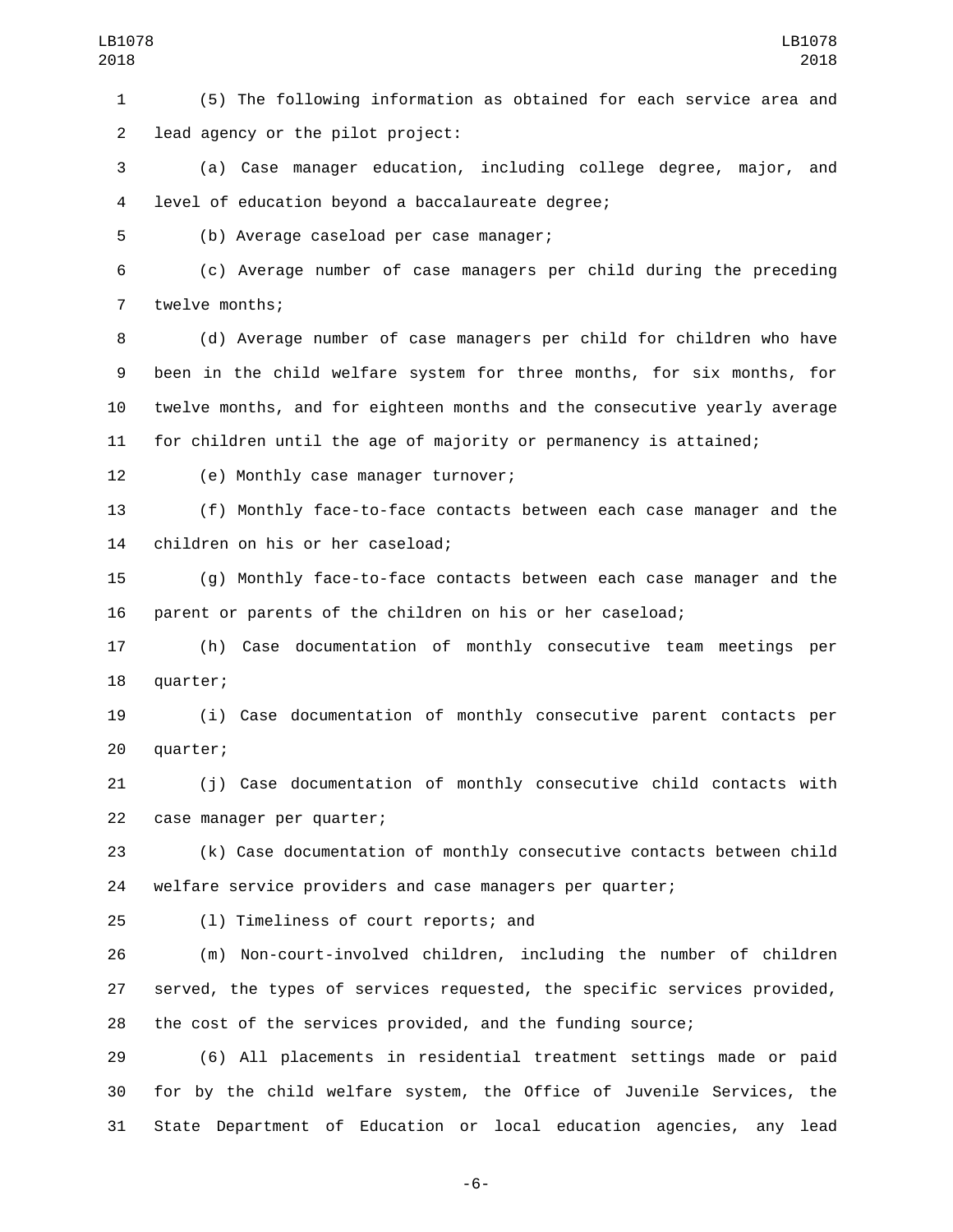agency or the pilot project through letters of agreement, and the medical assistance program, including, but not limited to:2

(a) Child variables;3

(b) Reasons for placement;4

 (c) The percentage of children denied medicaid-reimbursed services 6 and denied the level of placement requested;

(d) With respect to each child in a residential treatment setting:

 (i) If there was a denial of initial placement request, the length and level of each placement subsequent to denial of initial placement request and the status of each child before and immediately after, six 11 months after, and twelve months after placement;

(ii) Funds expended and length of placements;

13 (iii) Number and level of placements;

14 (iv) Facility variables; and

 (v) Identification of specific child welfare services unavailable in the child's community that, if available, could have prevented the need 17 for residential treatment; and

 (e) Identification of child welfare services unavailable in the state that, if available, could prevent out-of-state placements;

 (7) From any lead agency or the pilot project, the percentage of its accounts payable to subcontracted child welfare service providers that 22 are thirty days overdue, sixty days overdue, and ninety days overdue;—and

 (8) For any individual involved in the child welfare system receiving a service or a placement through the department or its agent for which referral is necessary, the date when such referral was made by the department or its agent and the date and the method by which the individual receiving the services was notified of such referral. To the extent the department becomes aware of the date when the individual receiving the referral began receiving such services, the department or 30 its agent shall document such date; and  $-$ 

(9) The number of sexual abuse allegations that occurred for

-7-